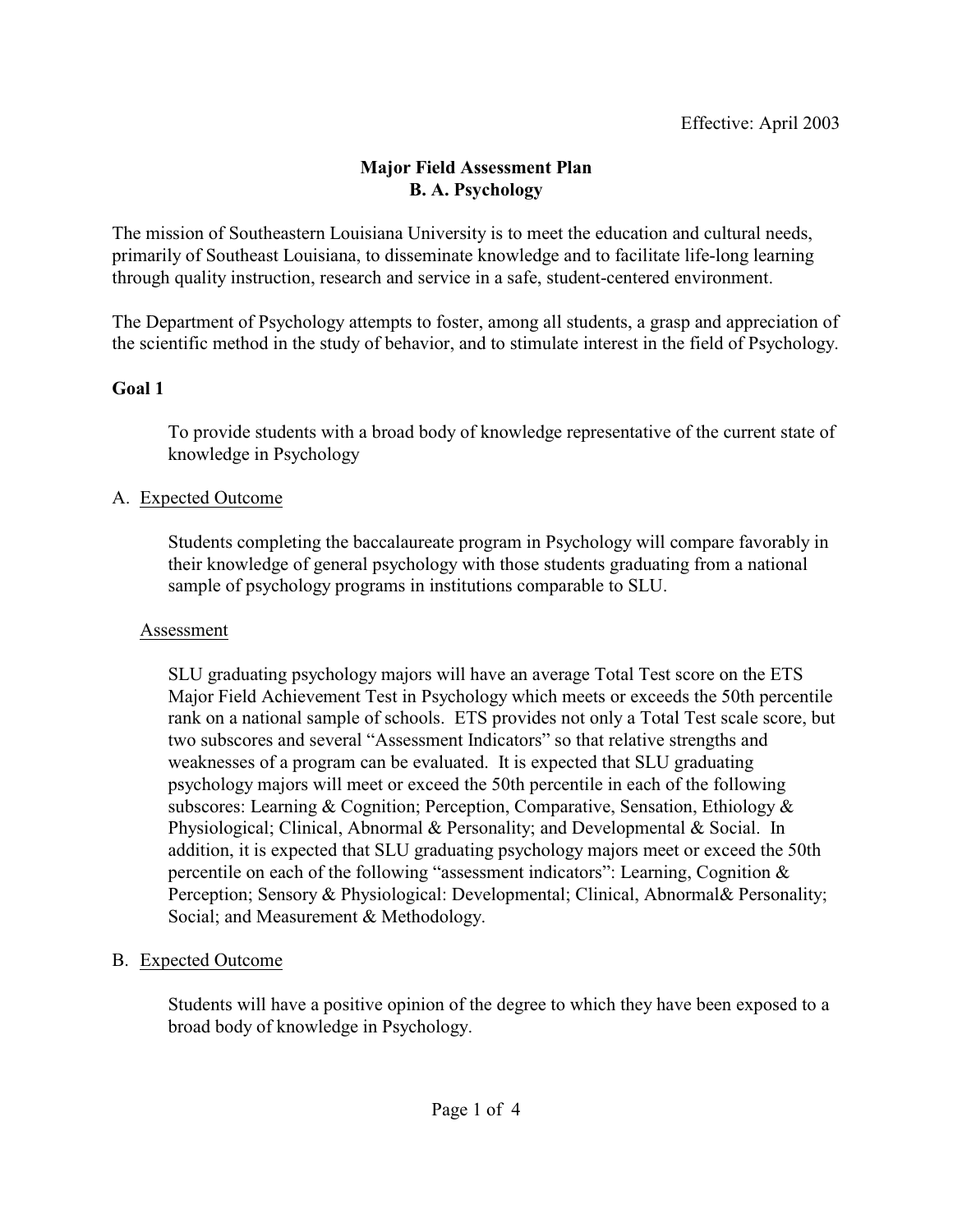#### Assessment

- a. All psychology majors are required to take either Psychology 335. During this time they will take the "Psych 335 Questionnaire" and will rate the Department positively (i.e. above "3.0") in terms of success in exposing them to a broad body of knowledge in Psychology and as this being more important now than when they took their first psychology course.
- b. Based upon the SLU Exit Survey, students will have positive scores (i.e. an average score of above "3.0) on this goal (1=Very Dissatisfied, 5=Very Satisfied).
- c. Students taking Psych 483 (Service Learning in Psychology) will be required to submit a narrative summarizing and evaluating their experience in a human service setting. At least 80% of students will indicate in their narrative that their experience was positive and personally rewarding.
- d. Students are to become aware of the importance of taking cultural background differences into account for a full understanding of human behavior. Textbooks for Psychology content courses (e.g. excluding methods courses such as statistics) incorporate relevant cultural issues in their discussions. Psychology faculty cover such issues as: culture-specific mental disorders, cultural variations in dream content, multicultural considerations in psychotherapy and assessment, cultural differences in the definition of the self, the consequences of being bicultural, cultural differences in parenting and family planning, among others.

Assessment will consist of adding relevant questions on the "Psych 335 Questionnaire". They will rate the Department positively (i.e. above "3.0") in terms of success in exposing them to a global/multicultural perspective in Psychology, and as this being more important now than when they took their first psychology course. In addition, on the SLU Exit Survey, students will have positive scores (i.e. an average score of above "3.0) on an item rating the major as promoting sensitivity to individual/cultural differences.

# **Goal 2**

Foster students' grasp and appreciation of the scientific method in psychology.

# A. Expected Outcome

Psychology majors will demonstrate the application of the scientific method to an actual research question.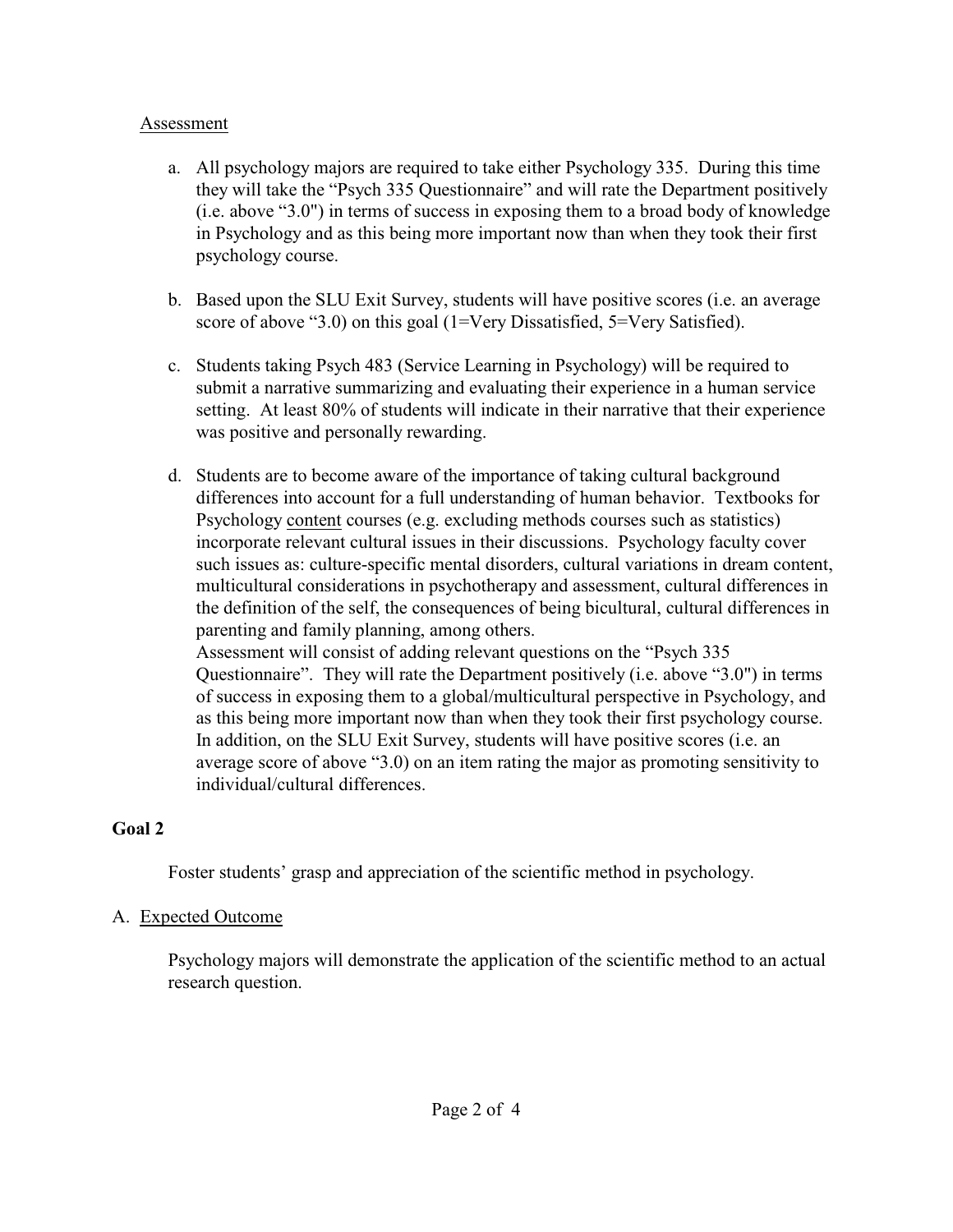#### Assessment

In a required upper level research class (Psych 335), psychology majors will produce a written manuscript of publishable quality from beginning to end that requires the student to be able to conceptualize the targeted phenomenon into scientific research terms, and generate one or more testable hypotheses. These skills are further developed in the elective course Psych 449 (Individual Research in Psychology). Psych 335 and Psych 449 provide students with critical thinking/statistical skills applicable to a wide variety of academic and non-academic settings and professional activities.

### B. Expected Outcome

Students completing the baccalaureate program in Psychology will compare favorably in their knowledge of research methodology with those students graduating from a national sample of psychology programs in institutions comparable to SLU.

### Assessment

SLU graduating psychology majors will take the ETS Major Field Achievement Test in Psychology and meet or exceed the 50th percentile on the Measurement and Methodology "assessment indicator".

### C. Expected Outcome

Psychology majors will feel confident in their abilities to conduct psychological research.

# Assessment

- a. Based on the "Psych 335 Questionnaire", at least 80% of those students taking Psychology 335 will rate themselves as being able to demonstrate the following skills with only minimal supervision--collect data, do background research, formulate a set of hypotheses, write up an Introduction section, write up a Methods section, graph data, use statistics, write Results section, and write Discussion section.
- b. Based upon the SLU Exit Survey, students will have positive scores (i.e. an average score of above "3.0) on this goal (1=Very Dissatisfied, 5=Very Satisfied).

# **Goal 3**

Students graduating with a bachelor's degree in psychology should desire to and be qualified for graduate study in behavioral sciences